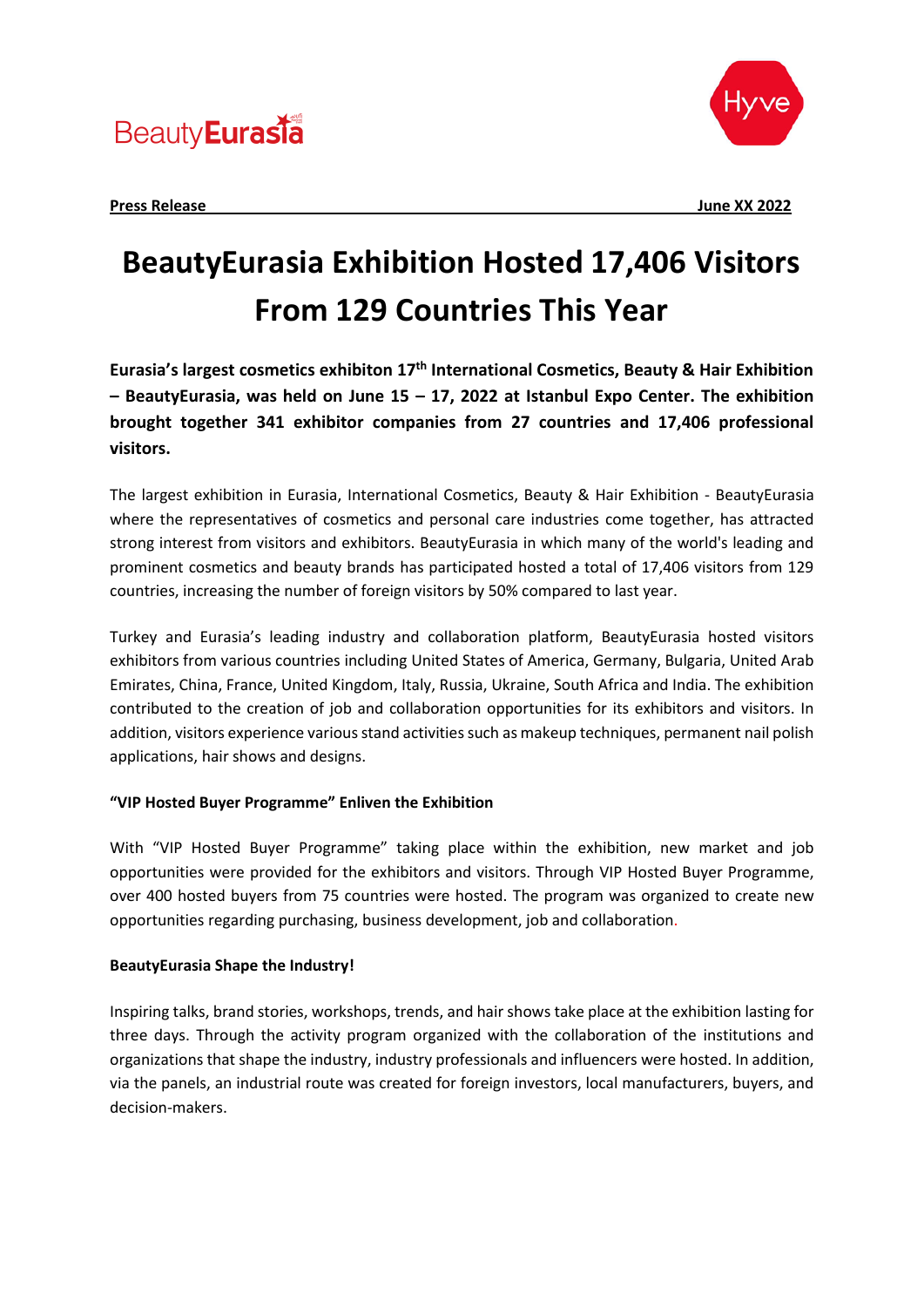

# **Beauty** Eurasia

On the first day of the exhibition, in the business development conference **"Winning Sustainability Criteria in Cosmetics Industry"; Konca Çalkıvik, Secretary General of SKD Türkiye, Yücel Türkmensoy**, **Deputy General Manager of Purchasing and Marketing at Rossmann Turkey** and **Levent Kahrıman, President of the Association of Cosmetic Manufacturers and Researchers (KUAD) and General Manager of the Laber Kimya** took the floor. Topics such as the implementation of the sustainability rules by international companies in Turkey, climate-friendly manufacturing, reducing carbon emissions in manufacturing and procurement were discussed.

On the first day of the exhibition, the conferences "**Qualified Growth Formula in Times of Crisis"** and **"New Era Customer Trends in Retail and Online Marketplaces"** held afternoon provide strong vision for the future of the industry.

In the panel **"Rising Brand of the Beauty Industry"**, the famous artist **Gülben Ergen** told the visitors and exhibitors the inspiring establishment story of the brand **Gülbenatural** and its strategies for the following period.

At the exhibition, which has an effective event program, **Makeup Artist & Hair Designer Alp Kavasoğlu** visited the stands of the exhibitors with a group of foreign and local hosted buyers in the industry, on routes planned based on product categories, and discussed the new products and technologies of the companies meeting changing consumer needs.

Noting that they are very pleased for the interest towards the exhibition, **BeautyEurasia Event Director Filiz Mehmedova** said: "We offered exhibitors the chance to meet the beauty and cosmetics industry professionals, get informed about the cosmetics industry in Turkey, develop commercial activities with manufacturers and institutions. In addition, within the context of VIP Hosted Buyer Programme, we enabled new collaborations by hosting over 400 professional buyers from 75 countries including Australia, Iraq, Canada, Palestine, Spain, Ecuador, Ukraine, Cameroon, Tunisia, Egypt, Kazakhstan, Pakistan, Panama, Uganda, Uruguay, Georgia, Netherlands, Nigeria, Macedonia, Romania, Kosovo, Lebanon, Chile and Bosnia Herzegovina. Our primary objects are to ensure the global recognition of our country's cosmetics industry and to contribute to becoming a country that manufactures and exports more. Within this framework, we believe that we experienced a fruitful exhibition period."

#### **About Hyve Group**

Hyve Group is an international exhibition company that organizes more than 75 events in 12 countries around the world, with more than 800 experienced employees in 10 countries. Hyve Group is a new- generation exhibition company whose purpose is to hold must-see events where customers from all over the world share extraordinary moments and shape industry innovation. Following the Transformation and Growth (TAG) program, Hyve Group plc was announced as the new name of ITE Group plc in September 2019. Our vision is to provide our customers with an excellent experience and return on investment by creating the world's leading portfolio of content-specific and must-see events. In Turkey, by having its power from the global network in the region, Hyve Group organizes Turkey's leading exhibitions in the fields of construction (Building Exhibition– Turkeybuild Istanbul), tourism (EMITT), cosmetics (BeautyEurasia), food (WorldFood Istanbul), rail systems and logistics (Eurasia Rail).

#### **For press information;**